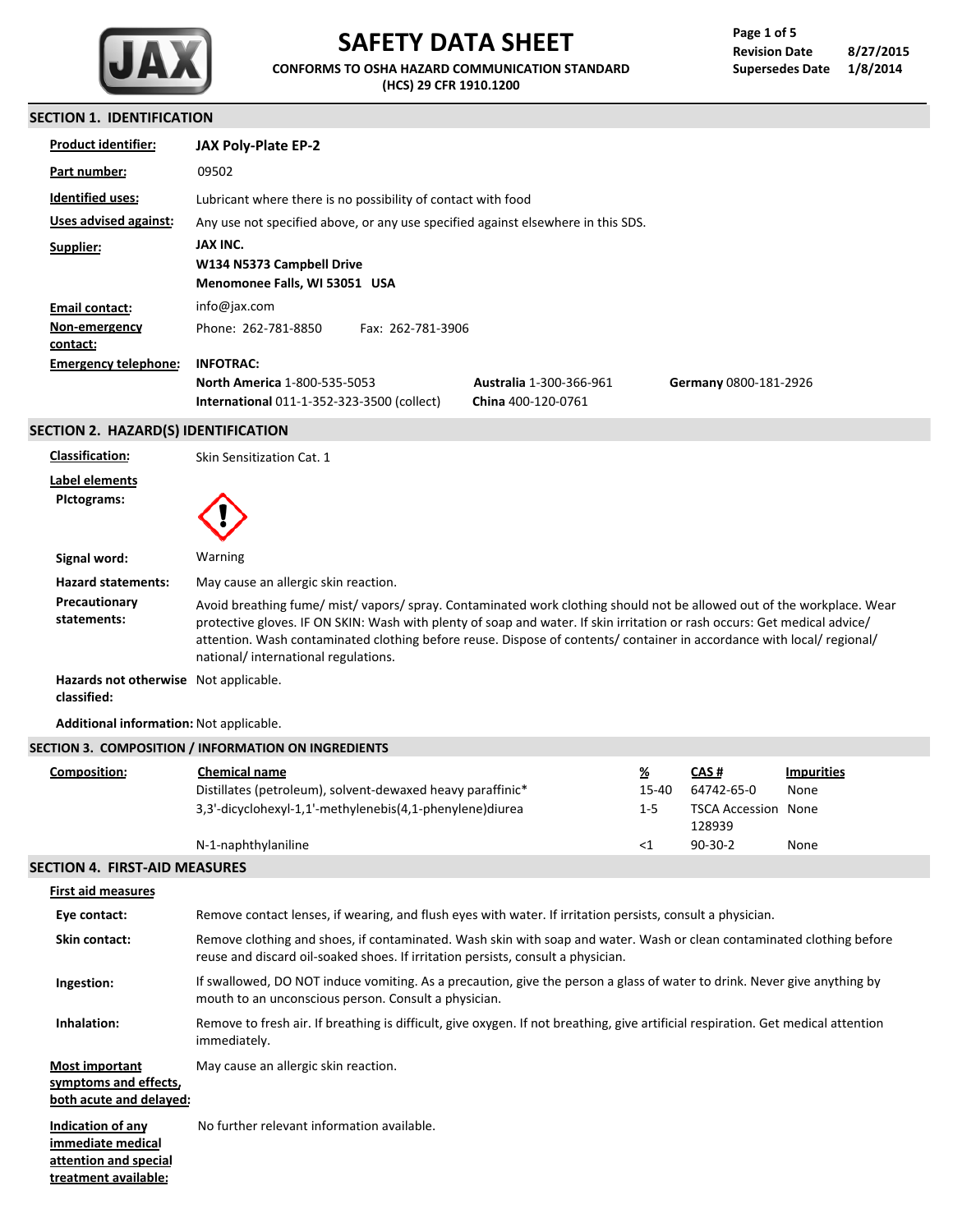**General information:** No further relevant information available.

#### **SECTION 5. FIRE-FIGHTING MEASURES**

| Suitable extinguishing<br>media:          | Extinguishing media: Carbon dioxide (CO <sub>2</sub> ), dry chemical, sand, dolomite, alcohol-resistant foam, and water spray, fog or<br>mist.<br>Instructions: Wear full protective gear, including helmet and chemical-resistant clothing. Use supplied-air breathing equipment<br>for enclosed or confined spaces or as otherwise needed.                                       |
|-------------------------------------------|------------------------------------------------------------------------------------------------------------------------------------------------------------------------------------------------------------------------------------------------------------------------------------------------------------------------------------------------------------------------------------|
| <b>Unsuitable</b><br>extinguishing media: | Do not use direct stream of water.                                                                                                                                                                                                                                                                                                                                                 |
| <b>Specific hazards:</b>                  | Pressure will increase in overheated, closed containers. Use water to keep fire-exposed containers cool and to disperse<br>vapors. Water spray may be used to flush spills away from exposures and to dilute spills. Avoid water in straight hose stream,<br>as this will scatter and spread the fire. Keep run-off water out of sewers and water sources. Dike for water control. |
| <b>Advice for firefighters:</b>           | Firefighters should wear full protective gear, including helmet. Use supplied-air breathing equipment for enclosed or confined<br>spaces or as otherwise needed.                                                                                                                                                                                                                   |

#### **SECTION 6. ACCIDENTAL RELEASE MEASURES**

| Personal precautions,<br>protective equipment<br>and emergency<br>procedures: | In the event of a spill or accidental release, notify relevant authorities in accordance with all applicable regulations. Keep<br>away from ignition sources. Wear protective equipment. Keep unprotected persons away.                                                                                                                                                                                                                                                                                                                                         |
|-------------------------------------------------------------------------------|-----------------------------------------------------------------------------------------------------------------------------------------------------------------------------------------------------------------------------------------------------------------------------------------------------------------------------------------------------------------------------------------------------------------------------------------------------------------------------------------------------------------------------------------------------------------|
| Environmental<br>precautions:                                                 | Prevent entry into sewers, waterways or confined areas by diking or impounding. Dike far ahead of spill for later recovery and<br>disposal. Advise authorities if the product has entered or may enter sewers, watercourses, or extensive land areas.                                                                                                                                                                                                                                                                                                           |
| <b>Methods for</b><br>containment and<br>cleaning up                          | Land spill: Stop leak if you can do so without risk. Recover free product using non-sparking tools. Add sand, earth, or other<br>suitable absorbent material to the spill area. Recover by pumping or with suitable absorbents. Dispose of in accordance with<br>national and/or local regulations relating to waste disposal.<br>Water spill: Stop leak if you can do so without risk. Confine the spill immediately with booms. Remove from the surface by<br>skimming or with suitable absorbents. Seek the advice of a specialist before using dispersants. |

# **SECTION 7. HANDLING AND STORAGE**

| <b>Precautions for safe</b><br>handling: | Put on appropriate personal protective equipment (see Section 8). Persons with a history of skin sensitization problems<br>should not be employed in any process in which this product is used. Do not get in eyes or on skin or clothing. Do not ingest.<br>Keep in the original container or an approved alternative made from a compatible material, kept tightly closed when not in<br>use. Empty containers retain product residue and can be hazardous. Do not reuse container.<br>Advice on general occupational hygiene: Eating, drinking and smoking should be prohibited in areas where this material is<br>handled, stored and processed. Workers should wash hands and face before eating, drinking and smoking. Remove<br>contaminated clothing and protective equipment before entering eating areas. See also Section 8 for additional information<br>on hygiene measures. |
|------------------------------------------|-------------------------------------------------------------------------------------------------------------------------------------------------------------------------------------------------------------------------------------------------------------------------------------------------------------------------------------------------------------------------------------------------------------------------------------------------------------------------------------------------------------------------------------------------------------------------------------------------------------------------------------------------------------------------------------------------------------------------------------------------------------------------------------------------------------------------------------------------------------------------------------------|
| <b>Conditions for safe</b>               | Store in accordance with local regulations. Store in original container protected from direct sunlight in a dry, cool and well-                                                                                                                                                                                                                                                                                                                                                                                                                                                                                                                                                                                                                                                                                                                                                           |
| storage, including any                   | ventilated area, away from incompatible materials (see Section 10) and food and drink. Keep container tightly closed and                                                                                                                                                                                                                                                                                                                                                                                                                                                                                                                                                                                                                                                                                                                                                                  |
| incompatibilities:                       | sealed until ready for use. Containers that have been opened must be carefully resealed and kept upright to prevent leakage.                                                                                                                                                                                                                                                                                                                                                                                                                                                                                                                                                                                                                                                                                                                                                              |

Do not store in unlabeled containers. Use appropriate containment to avoid environmental contamination.

# **SECTION 8. EXPOSURE CONTROLS / PERSONAL PROTECTION**

| <b>Workplace exposure</b>    | <b>Chemical name</b>                                                                                                                                                                       | <b>Exposure limit and source</b>              |  |
|------------------------------|--------------------------------------------------------------------------------------------------------------------------------------------------------------------------------------------|-----------------------------------------------|--|
| limits:                      | Distillates (petroleum), solvent-dewaxed heavy<br>paraffinic*                                                                                                                              | 5 mg/m <sup>3</sup> (mist), 8 hours, OSHA PEL |  |
|                              | 3.3'-dicyclohexyl-1.1'-methylenebis(4.1-phenylene)<br>diurea                                                                                                                               | Not available                                 |  |
|                              | N-1-naphthylaniline                                                                                                                                                                        | $10 \text{ ml/m}^3$ TWA. ACGIH                |  |
| <b>Exposure controls</b>     |                                                                                                                                                                                            |                                               |  |
| <b>Engineering controls:</b> | Good general ventilation should be sufficient to control worker exposure to airborne contaminants.                                                                                         |                                               |  |
| <b>Ventilation:</b>          | Use in a well-ventilated area. See Engineering Controls.                                                                                                                                   |                                               |  |
| Personal hygiene:            | Wash skin thoroughly after contact, before breaks and meals and at the end of work period.                                                                                                 |                                               |  |
| Eye protection:              | Chemical splash goggles or face shield in compliance with OSHA regulations are advised when eye contact may occur.                                                                         |                                               |  |
| Hand protection:             | Chemical-resistant, impervious gloves complying with an approved standard should be worn at all times when handling<br>chemical products if a risk assessment indicates this is necessary. |                                               |  |

**Respiratory protection:**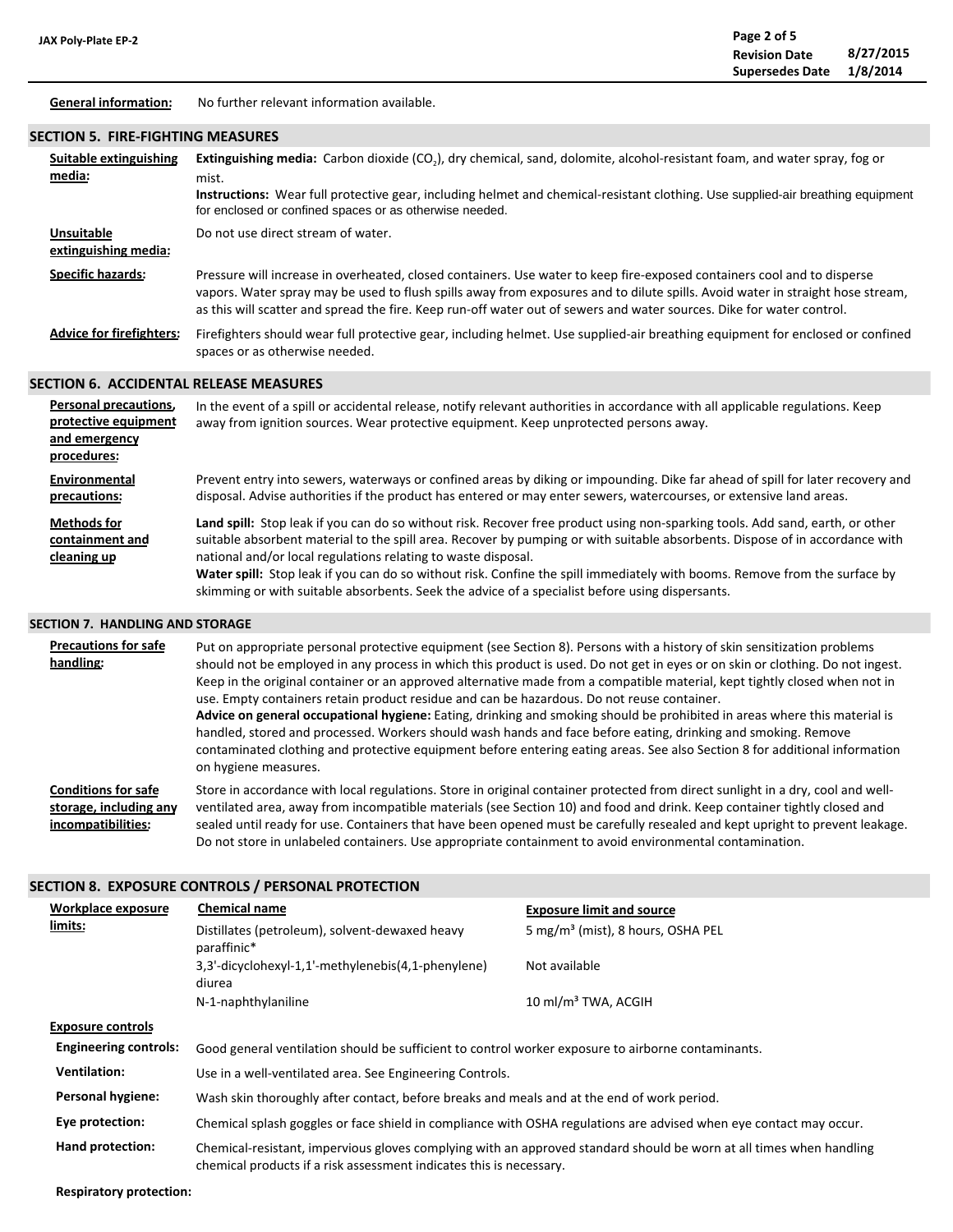local exhaust ventilation to control exposure. In case of insufficient ventilation, wear suitable respiratory equipment. A NIOSH/MSHA-approved air-supplied respirator is advised in absence of proper environmental control.

#### **SECTION 9. PHYSICAL AND CHEMICAL PROPERTIES**

| Appearance / odor:                             | Blue semi-solid with mild petroleum odor                                                                               | <b>Upper flammability limit:</b>                   | Not available |
|------------------------------------------------|------------------------------------------------------------------------------------------------------------------------|----------------------------------------------------|---------------|
|                                                |                                                                                                                        | Lower flammability limit:                          | Not available |
| <b>Physical state:</b>                         | Semi-solid                                                                                                             | Vapor pressure:                                    | Not available |
| Odor threshold:                                | Not available                                                                                                          | Vapor density:                                     |               |
| pH:                                            | Not available                                                                                                          |                                                    | Not available |
| <b>Melting / freezing point: Not available</b> |                                                                                                                        | <b>Relative density:</b>                           | 0.9 (typical) |
| Initial boiling point                          | Not available                                                                                                          |                                                    |               |
| <u>and boiling range:</u>                      |                                                                                                                        | Solubility in water:                               | Insoluble     |
| Flash point:                                   | 475°F (246°C), ASTM D 92                                                                                               | <b>Partition coefficient</b><br>(n-octanol/water): | Not available |
| <b>Evaporation rate:</b>                       | Not available                                                                                                          | <b>Autoignition temperature:</b>                   | Not available |
|                                                |                                                                                                                        | <b>Decomposition temperature:</b> Not available    |               |
| Flammability (solid, gas):                     | Highly flammable in the presence of open<br>flames, sparks and static discharge. Flammable in<br>the presence of heat. | Viscosity:                                         | Not available |

#### **SECTION 10. STABILITY AND REACTIVITY**

| <b>Reactivity:</b>                             | Not reactive under normal conditions.                                                                |
|------------------------------------------------|------------------------------------------------------------------------------------------------------|
| <b>Chemical stability:</b>                     | Stable under recommended conditions.                                                                 |
| Possibility of<br>hazardous reactions:         | Hazardous reactions are not expected to occur.                                                       |
| <b>Conditions and</b><br>materials to avoid:   | Avoid heat, sparks, open flames, acids and oxidizing materials.                                      |
| <b>Hazardous</b><br>decomposition<br>products: | Under normal conditions of storage and use, hazardous decomposition products should not be produced. |

#### **SECTION 11. TOXICOLOGICAL INFORMATION**

#### **Information on likely routes of exposure**

| Eye contact:                                     | No known significant effects or critical hazards.                                      |                              |               |
|--------------------------------------------------|----------------------------------------------------------------------------------------|------------------------------|---------------|
| Skin contact:                                    | May cause an allergic skin reaction.                                                   |                              |               |
| Inhalation:                                      | No known significant effects or critical hazards.                                      |                              |               |
| Ingestion:                                       | No known significant effects or critical hazards.                                      |                              |               |
| <b>Component</b>                                 | <b>Components</b>                                                                      | $LD_{50}$                    | $LC_{50}$     |
| information:                                     | Distillates (petroleum), solvent-dewaxed heavy<br>paraffinic*                          | $>5000$ mg/kg (oral, rat)    | Not available |
|                                                  | 3,3'-dicyclohexyl-1,1'-methylenebis(4,1-phenylene)<br>diurea                           | Not available                | Not available |
|                                                  | N-1-naphthylaniline                                                                    | >5000 mg/kg (dermal, rabbit) | Not available |
|                                                  | Information on physical, chemical and toxicological effects                            |                              |               |
| Symptoms:                                        | Please see Section 4 of this SDS for symptoms.                                         |                              |               |
|                                                  | Delayed and immediate effects, and chronic effects, from short and long-terms exposure |                              |               |
| <b>Effects:</b>                                  | No further relevant information available.                                             |                              |               |
| Carcinogenicity:                                 | No known significant effects or critical hazards.                                      |                              |               |
| <b>Numerical measures of</b><br><u>toxicity:</u> | Not determined                                                                         |                              |               |
| <b>SECTION 12. ECOLOGICAL INFORMATION</b>        |                                                                                        |                              |               |

**Ecotoxicity:**

This product has not been tested for biodegradation. Not expected to be rapidly degradable.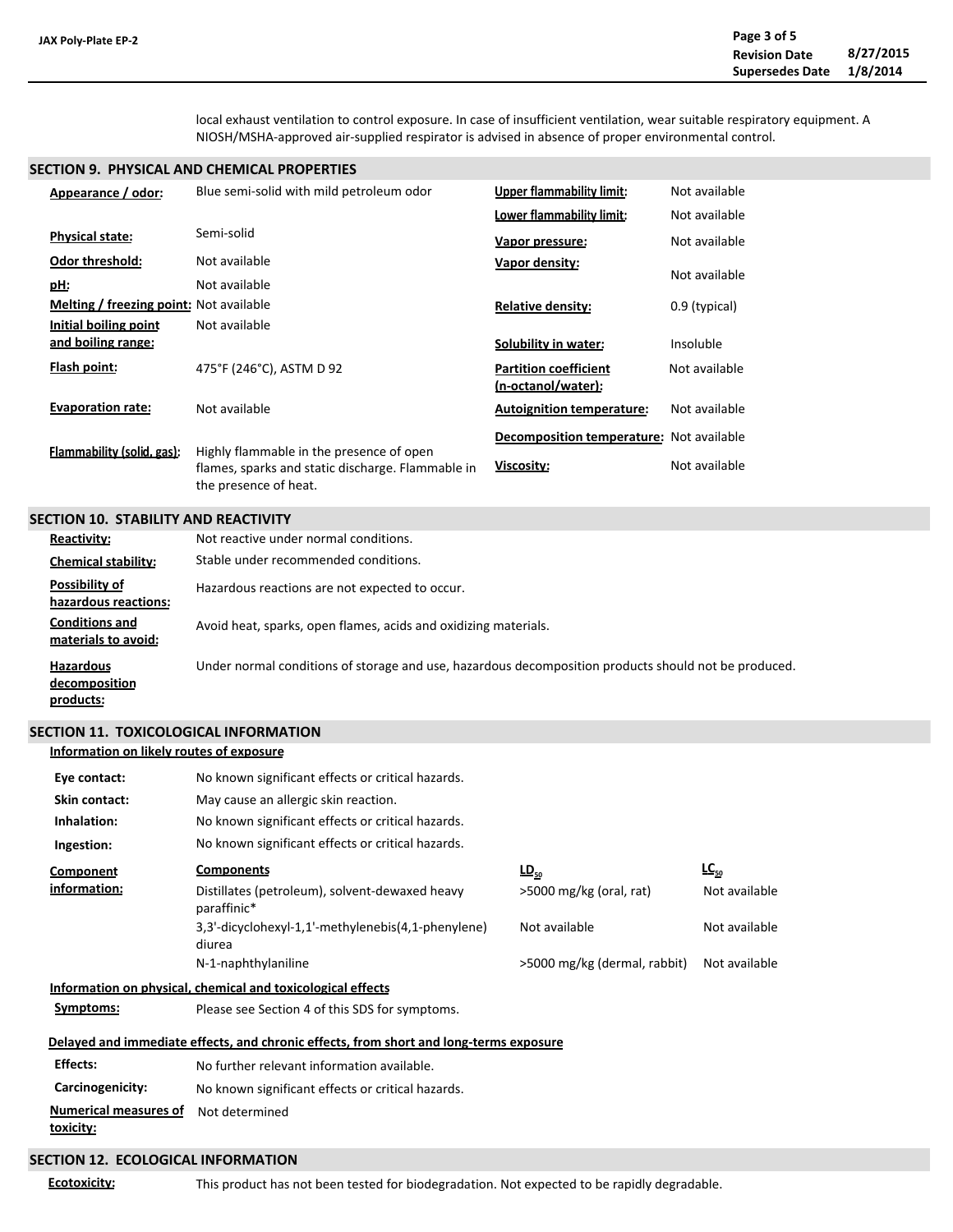**Revision Date 8/27/2015 Supersedes Date 1/8/2014 Page 4 of 5**

| Component<br>information:                | <b>Components</b>                                             | $L(E)C_{50}$                  |
|------------------------------------------|---------------------------------------------------------------|-------------------------------|
|                                          | Distillates (petroleum), solvent-dewaxed heavy<br>paraffinic* | Not available                 |
|                                          | 3,3'-dicyclohexyl-1,1'-methylenebis(4,1-phenylene)<br>diurea  | Not available                 |
|                                          | N-1-naphthylaniline                                           | 0.68 mg/l/48h (Daphnia magna) |
| <b>Persistence and</b><br>degradability: | Not determined                                                |                               |
| <b>Bioaccumulative</b><br>potential:     | Not determined                                                |                               |
| Mobility in soil:                        | Not available                                                 |                               |
| Other adverse effects:                   | Not determined                                                |                               |

#### **SECTION 13. DISPOSAL CONSIDERATIONS**

**Waste treatment methods:** Disposal must be in accordance with current applicable laws and regulations, and material characteristics at time of disposal. Consult national or regional authorities for proper disposal and reporting procedures.

#### **SECTION 14. TRANSPORTATION INFORMATION**

Dangerous goods descriptions may not reflect package size, quantity, end-use or region-specific exceptions that can be applied to shipments. Consult shipping documents for material-specific descriptions.

|                    | <b>Proper Shipping Name:</b> | <b>UN Number:</b> | Hazard<br>Class: | Packing<br>Group: | <b>Remarks:</b> |
|--------------------|------------------------------|-------------------|------------------|-------------------|-----------------|
| <b>U.S. D.O.T.</b> | Not regulated                | None              | None             | None              | None            |
| <b>ADR/RID</b>     | Not regulated                | None              | None             | None              | None            |
| <b>IMDG</b>        | Not regulated                | None              | None             | None              | None            |
| <u>IATA</u>        | Not regulated                | None              | None             | None              | None            |

#### **SECTION 15. REGULATORY INFORMATION**

**SARA Section 304 CERCLA Hazardous Substances: SARA Section 313 Toxic** This product contains the following chemical(s) listed in Section 313 at or above the de minimis concentrations: **Chemicals: TSCA Inventory: California Proposition 65 Status: U.S. Federal Regulations Canada: International Regulations** All components of this material are on the U.S. TSCA Inventory. This product has been classified in accordance with the hazard criteria of WHMIS 2015 and the SDS contains all of the information required by those regulations. None Release of the following chemical(s) at quantities equal to or greater than the reportable quantities (RQ), is subject to reporting to the National Response Center under CERCLA: None **SARA Section 302** This product contains greater than 1.0% of the following chemical(s) on the SARA Extremely Hazardous Substances List: **Extremely Hazardous Substances:** None This product contains the following chemical(s) known to the State of California to cause birth defects or other reproductive harm: **California** None **Proposition 65 Listed Components: U.S. State Regulations**

**Japan MITI: Australia: Switzerland:** Not available Not available Not available

# **SECTION 16. OTHER INFORMATION**

| <b>Sections Revised:</b> | New SDS format |
|--------------------------|----------------|
| <b>Revision Date:</b>    | 8/27/2015      |